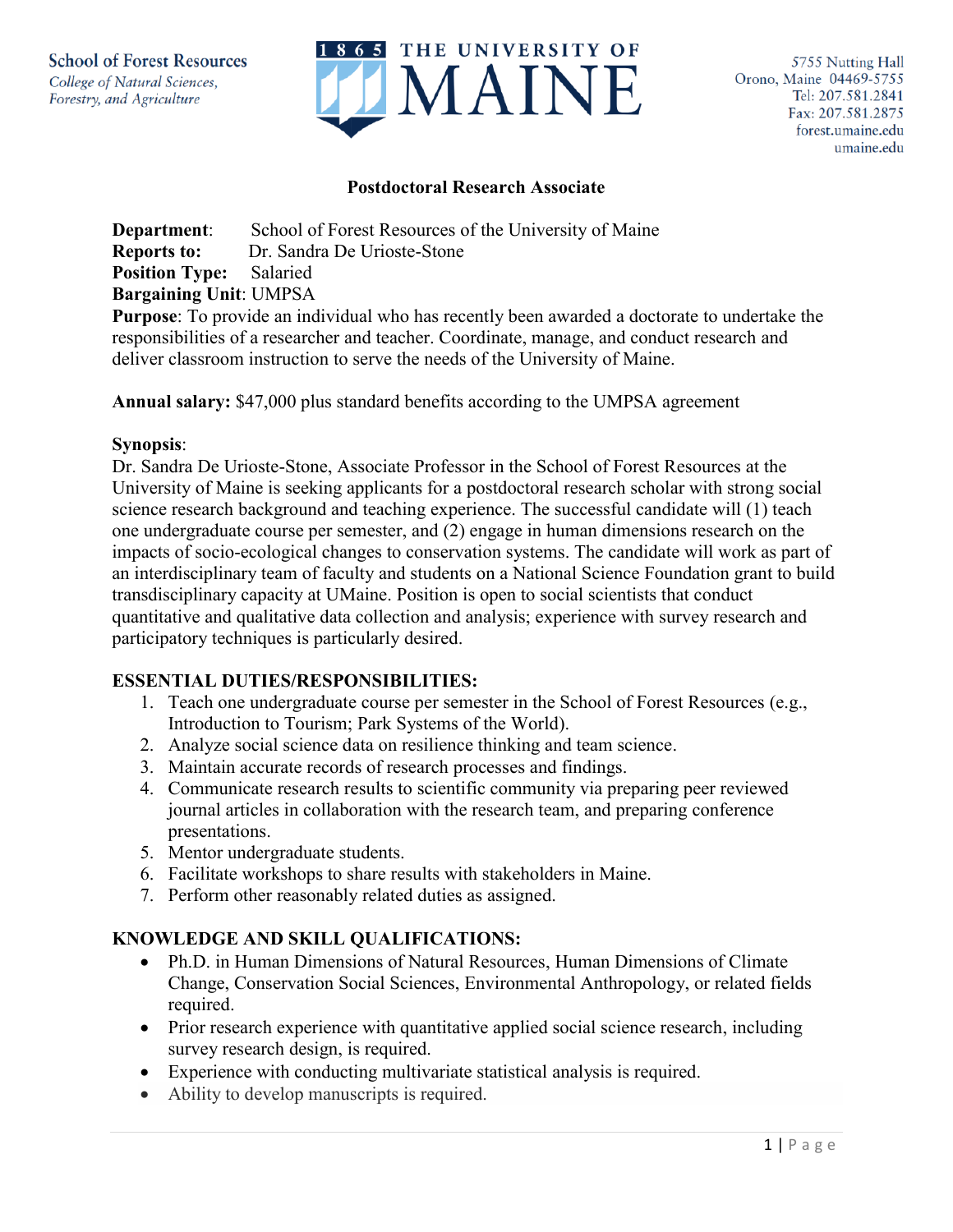- Ability to work independently as well as in a team environment is required.
- Demonstrated organizational oral communication skills are required.
- Experience with undergraduate teaching is highly desired.
- Experience with planning and facilitating participatory workshops is highly desired.
- Applicants must be eligible to accept employment in the United States at the time the appointment is made.

**Supervisory Responsibility:** The successful candidate will be responsible for mentoring undergraduate students in area of expertise.

**Work Environment:** Work will take place at the University of Maine (Orono, ME, U.S.A.) and fieldwork in Maine. The employee will be expected to work collaboratively to develop methodologies and conduct social science research, responding flexibly and creatively to input from the Supervisor.

**Work Year:** Full-time, one fiscal year appointment

**Work Schedule:** Normal UMaine business hours are Monday through Friday 8:00 a.m. to 4:30 p.m. Due to the nature of the position, work beyond regular hours (to include evenings and weekends) will be necessary to meet the requirements of the position. The employee shall establish regular office hours and in consultation with the supervisor, adjust the work schedule as appropriate.

**Position Type:** Contingent of funding and successful performance.

**Schedule for Evaluation:** In the initial six months of employment in accordance with the UMPSA agreement.

Appropriate background checks are required.

All UMS employees are required to comply with applicable policies and procedures, as well as to complete applicable workplace related screenings, and required employee trainings, such as Information Security, Safety Training, Workplace Violence, and Sexual Harassment.

# **How to apply:**

Materials must be submitted via "Apply For Position" below. You will need to create a profile and application; upload:

- 1) a cover letter which describes your experience, interests, and suitability for the position
- 2) a resume/curriculum vitae
- 3) contact information for three professional references
- 4) academic transcripts

You will also need to submit the affirmative action survey, the self-identification of disability form, and the self-identification of veteran status forms.